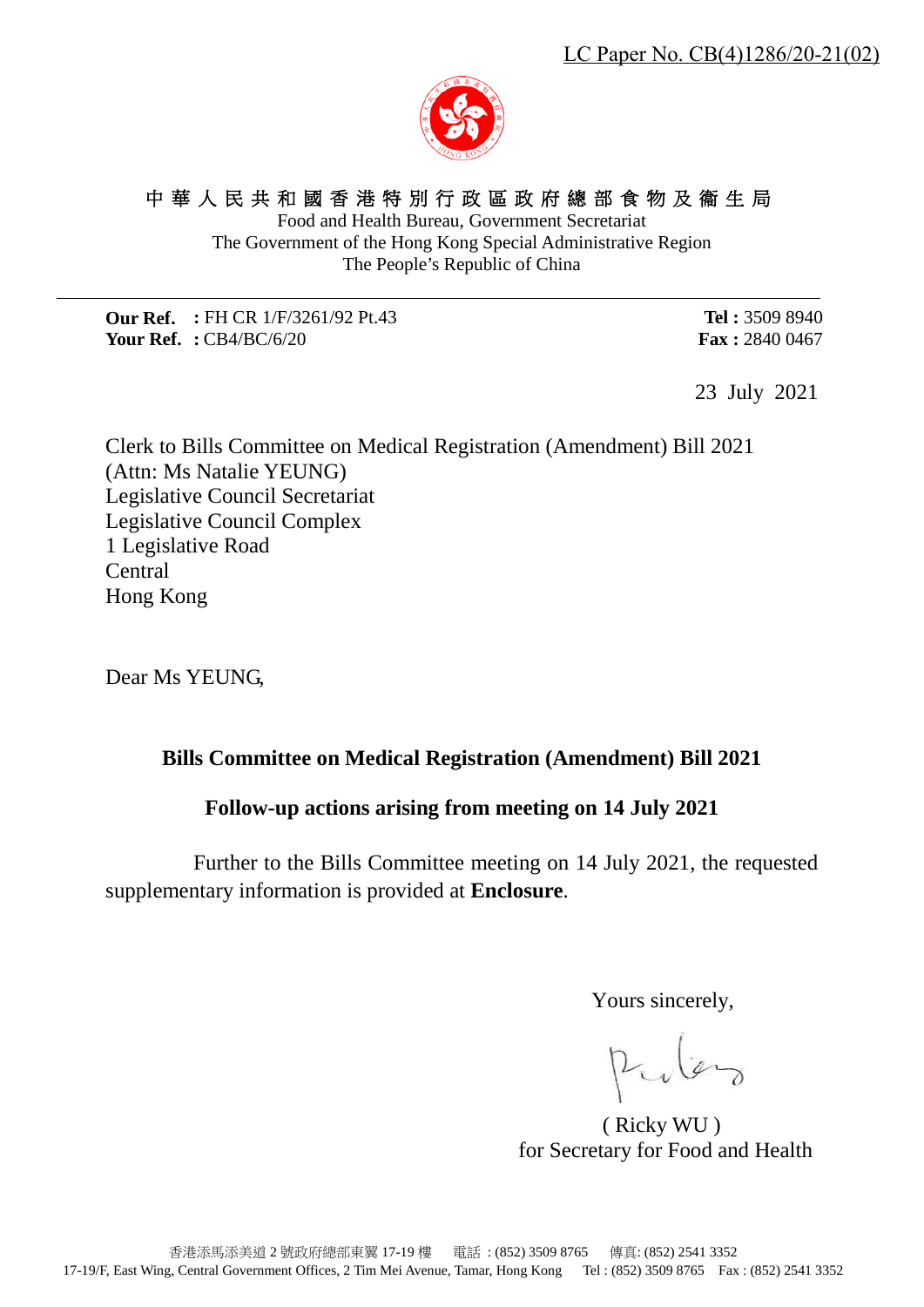## **Follow-up actions arising from meeting on 14 July 2021**

The Government's responses are as follows –

(a) The table below sets out the number of specialist out-patient new cases triaged as Priority 1 (urgent), Priority 2 (semi-urgent) and Routine (stable) cases; and their respective median (50th percentile) and longest (90th percentile) waiting time in New Territories West Cluster of the Hospital Authority ("HA") in 2020-21 –

|                  | <b>Priority 1</b>                |                                |                  | <b>Priority 2</b> |                                |                  | <b>Routine</b> |                                |                  |
|------------------|----------------------------------|--------------------------------|------------------|-------------------|--------------------------------|------------------|----------------|--------------------------------|------------------|
| <b>Specialty</b> | <b>Number</b><br>of new<br>cases | <b>Waiting Time</b><br>(weeks) |                  | <b>Number</b>     | <b>Waiting Time</b><br>(weeks) |                  | <b>Number</b>  | <b>Waiting Time</b><br>(weeks) |                  |
|                  |                                  | 50 <sup>th</sup>               | 90 <sup>th</sup> | of new            | 50 <sup>th</sup>               | 90 <sup>th</sup> | of new         | 50 <sup>th</sup>               | 90 <sup>th</sup> |
|                  |                                  | percentile                     |                  | cases             | percentile                     |                  | cases          | percentile                     |                  |
| <b>ENT</b>       | 3 3 8 4                          | $\leq$ 1                       | 1                | 1610              | $\overline{4}$                 | 7                | 9 2 9 3        | 40                             | 79               |
| <b>MED</b>       | 915                              | $\leq$ 1                       | 1                | 3 0 3 4           | 5                              | 7                | 10485          | 77                             | 118              |
| <b>GYN</b>       | 1 3 2 8                          | <1                             | 1                | 317               | 6                              | 11               | 4810           | 70                             | 73               |
| <b>OPH</b>       | 9487                             | <1                             | 1                | 2 6 5 1           | 3                              | 6                | 7733           | 17                             | 65               |
| <b>ORT</b>       | 1816                             | $\leq$ 1                       | $\overline{2}$   | 1795              | 6                              | 7                | 11 038         | 79                             | 97               |
| <b>PAE</b>       | 231                              | <1                             | $\mathbf{1}$     | 676               | 6                              | 7                | 1 2 6 9        | 21                             | 29               |
| <b>PSY</b>       | 492                              | 1                              | 1                | 1595              | 3                              | 7                | 5 0 4 5        | 33                             | 64               |
| <b>SUR</b>       | 2058                             | 1                              | $\overline{2}$   | 4 9 0 0           | 6                              | 14               | 18 659         | 58                             | 116              |

Abbreviations

ENT – Ear, Nose & Throat MED – Medicine GYN – Gynaecology OPH – Ophthalmology

ORT – Orthopaedics & Traumatology PAE – Paediatrics PSY – Psychiatry SUR – Surgery

### **Notes**

- 1. HA uses 90th percentile to denote the longest waiting time for specialist out-patient service.
- 2. In view of the emergence of the Coronavirus Disease 2019 epidemic in Hong Kong since early 2020, HA has adjusted its services in response to the epidemic along with tightening up infection control measures. Hence, the service throughput across a wide range of services provided by HA might have been reduced when compared with that of previous years.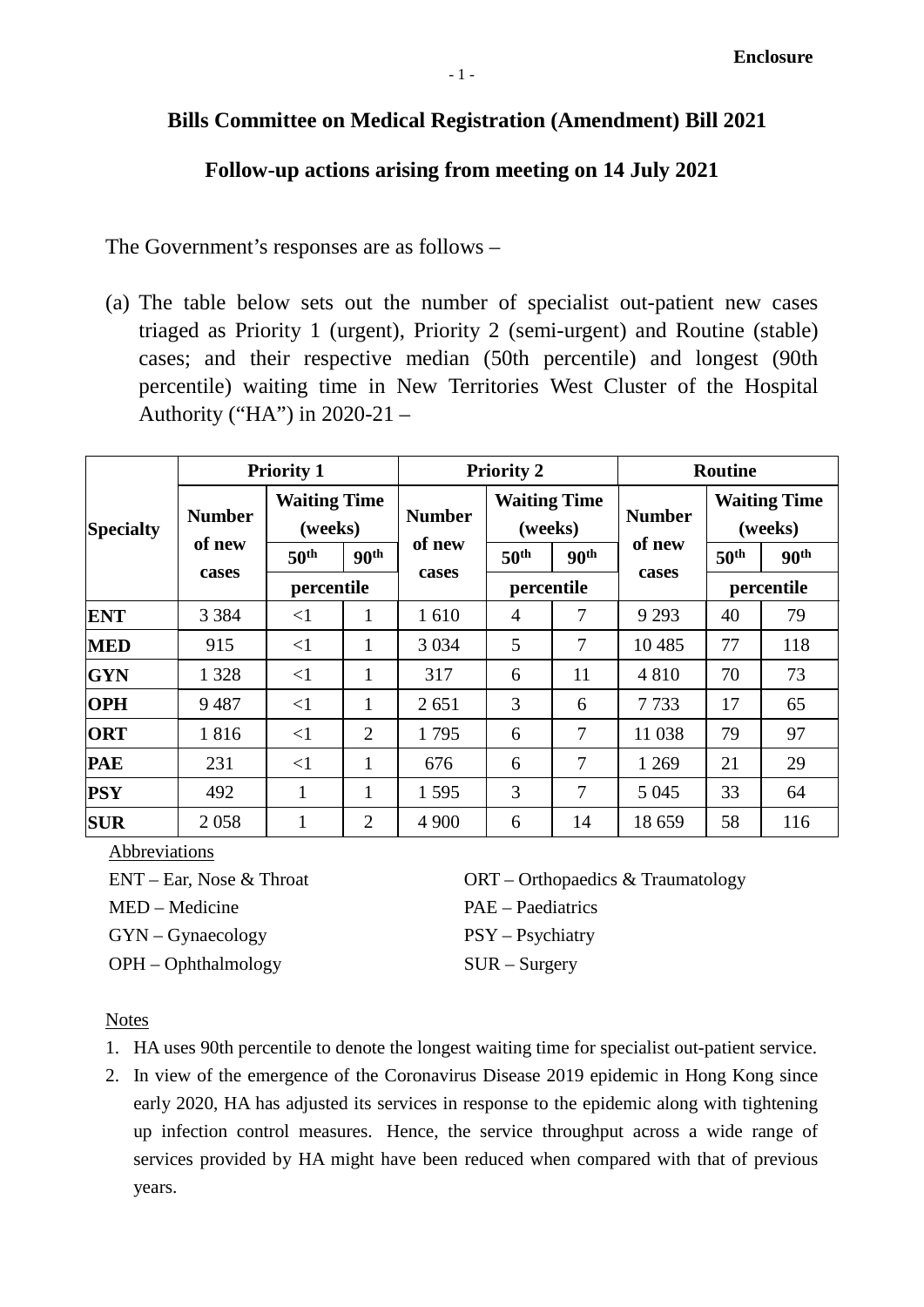(b) Under the existing mechanism, the recurrent grants to the eight University Grants Committee ("UGC")-funded universities are in the form of a block grant which provides for a one-line allocation of resources for a funding period (usually a triennium). Universities enjoy autonomy in the allocation of the block grant to programmes of various disciplines at different levels as they see fit. In addition to UGC funding, universities have other sources of income such as donations and other research funding. In this regard, the actual costs reported by universities are not solely covered by UGC funding, while the UGC is also unable to estimate the actual subvention or expenditure on specific programmes by level of study and academic programme category ("APC").

The average student unit cost of UGC-funded undergraduate programmes of APCs of Medicine, Sciences, Social Sciences and Arts and Humanities in the 2019/20 academic year as reported by the universities are as follows –

| <b>APC</b>                 | Average student unit cost for      |  |  |  |
|----------------------------|------------------------------------|--|--|--|
|                            | undergraduate programmes in        |  |  |  |
|                            | the $2019/20$ academic year $(\$)$ |  |  |  |
| Medicine                   | 598,000                            |  |  |  |
| Sciences Note 1            | 292,000                            |  |  |  |
| Social Sciences Note 2     | 236,000                            |  |  |  |
| Arts and Humanities Note 3 | 228,000                            |  |  |  |

Notes:

- 1. Includes the reported costs of programmes mapped under the APC of biological sciences, physical sciences, mathematical sciences, and computer science and information technology.
- 2. Includes the reported costs of programmes mapped under the APC of social sciences, law, and mass communication and documentation.
- 3. Includes the reported costs of programmes mapped under the APC of languages and related studies, humanities, and arts, design and performing arts.
- (c) The Government has not compiled statistics on the number of Hong Kong permanent residents studying Medicine in other places. Hence, the requested information could not be provided.

That said, in the past few years, the Secretary for Food and Health visited the United Kingdom and Australia to promote the medical registration arrangements with proactive recruitment drive to facilitate practice of qualified non-locally trained doctors in Hong Kong. Based on the